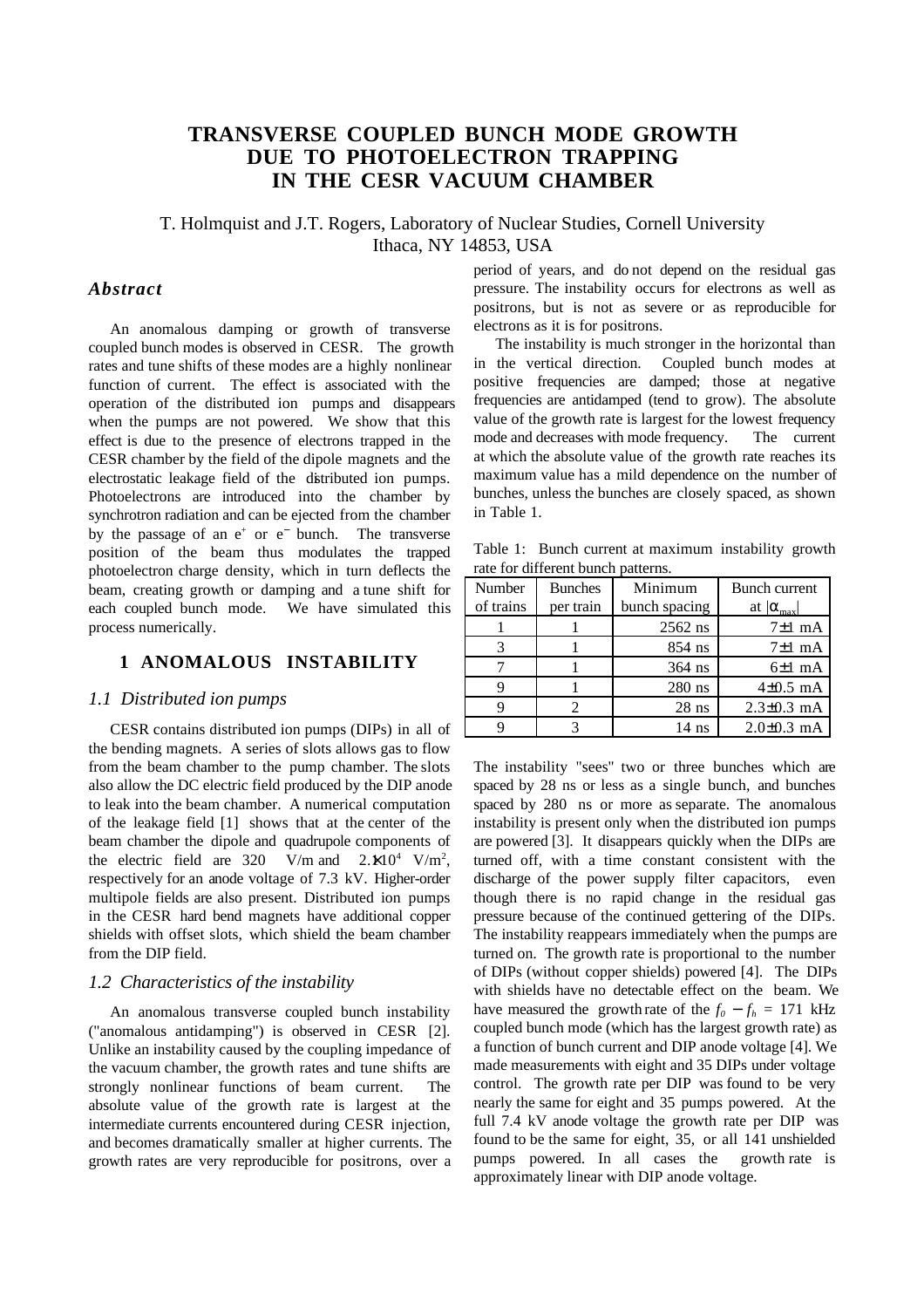### **2 INSTABILITY MODEL**

#### *2.1 Photoelectron trapping*

We present the hypothesis [5,6] that slow electrons trapped in the CESR beam chamber are responsible for the anomalous instability. These electrons are produced through photoemission by synchrotron radiation striking the beam chamber walls and are trapped in the combined dipole magnetic field and electrostatic leakage field from the distributed ion pumps. The passage of the beam can capture or eject some of these photoelectrons. In this way the transverse position of the beam modulates the trapped charge density, which in turn produces a time-dependent force on the beam.

Slow photoelectrons in the CESR chamber will be confined to very small orbits in the horizontal plane by the 0.2 T magnetic field of the CESR dipoles. The quadrupole component of the leakage field from the DIP slots confines the electrons vertically. The combination of the magnetic and electric fields acts as a Penning trap for electrons, much like the ion pump itself. Because of the horizontal dipole component of the pump leakage field, the trapped electrons undergo an **E**×**B** drift down the length of the magnet, with a velocity of the order of  $1.6 \times 10^3$  m/s. Thus a trapped electron is lost from the 6.5 meter magnets in a few milliseconds. Electrons are removed by interactions with the beam on a time scale of tens of microseconds [7], so their drift velocity may be neglected. The cyclotron frequency of the trapped electrons is 5.6 GHz, so their cyclotron motion is unimportant at the frequencies of the coupled bunch modes. The vertical motion, with frequencies of the order of 10 MHz or less, dominates the dynamics.

#### *2.2 Numerical simulation*

A numerical model of photoelectron trapping was produced to calculate the coupled bunch growth and tune shift [7]. In this model, we calculate the trajectories of electron macroparticles moving under the influence of the electric field of the distributed ion pumps, a bunched positron beam, and the space charge of the other photoelectrons. Only vertical motion of the electrons is allowed because of the strong dipole magnetic field. Electron macroparticle velocities and positions and the electric field in the chamber are updated each time step of 0.5 ns. If the trajectory of the macroparticle has taken it outside the chamber boundaries, it is removed. Secondary emission is modeled by injecting one or more macroparticles, depending on the secondary emission efficiency, which is a function of the incident macroparticle energy. During the beam passage, smaller time steps are used. In each of these small time steps, several photoelectron macroparticles are injected with a uniform distribution of velocities from zero to  $v_{max}$ , and all velocities, positions, and the electric field are updated.

There is considerable uncertainty in the value of the photoemission rate for the aluminum vacuum chamber. We have used a value which nearly reproduces the measured current dependence of the instability growth rate. This value is consistent with an extrapolation of the photoemission rate measured at DCI [8] to CESR parameters. The simulation physical parameters are summarized in Table 2.

| $Q_{\star}$               | Fractional horizontal tune     | $\approx 0.5$               |
|---------------------------|--------------------------------|-----------------------------|
| $T_{\alpha}$              | Revolution period              | $2.562 \text{ }\mu\text{s}$ |
| $<\!\!\beta_{\rm r}\!\!>$ | Average $\beta_x$ in DIPs      | 19 <sub>m</sub>             |
|                           | Beam momentum                  | $5.3 \text{ GeV/c}$         |
| $L_{slot}$                | Total DIP slot length          | $408 \text{ m}$             |
| $R_{pe}$                  | Photoemission rate             | $0.4 \; \mathrm{m}^{-1}$    |
|                           | Maximum photoelectron velocity | $8\times10^5$ m/s           |

Table 2: Simulation parameters.

# **3 SIMULATION RESULTS**

#### *3.1 Trapped charge density*

Figure 1 shows the the trapped electron charge density 10 ns after the passage of a leading bunch in the present CESR bunch pattern of 9 trains of 2 bunches, with bunches in a train separated by 28 ns. The pumping slots are to the left, and the beam is at the origin. The newly emitted photoelectrons are evident as bands at the top and bottom of the chamber. The space charge in this band is sufficient to drive the lagging electrons back into the chamber wall. The acceleration of the new photoelectrons by the DIP leakage field is significant on the left side of the chamber. At the extreme left, the photoelectrons have already crossed the chamber and have been lost. Photolectrons which have been slowed by the space charge of the leading photoelectrons may be trapped on low-amplitude trajectories. The passage of subsequent bunches will eventually eject these trapped electrons.



Fig. 1. Calculated trapped electron charge density, shown 10 ns after a bunch passage.